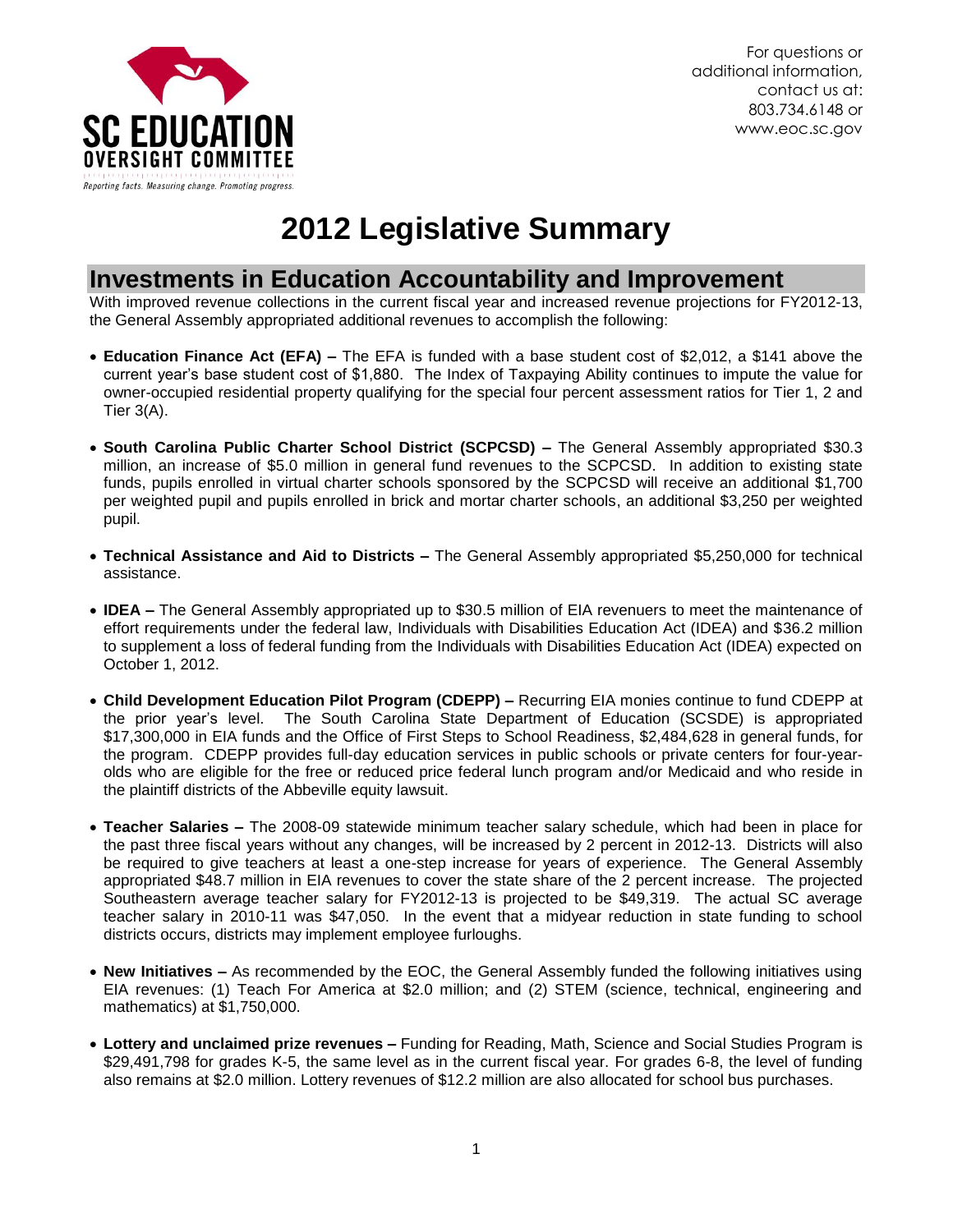| <b>EAA ITEM</b>                                       | צט ו בשמוש שמשורת ושמרות שם השבותם ומשפטשם משורת שטע<br>$\overline{FY}$ 09 | <b>FY10</b>              | <b>FY11</b>   | FY12          | <b>FY13</b>   |
|-------------------------------------------------------|----------------------------------------------------------------------------|--------------------------|---------------|---------------|---------------|
| <b>Technical Assistance</b>                           | 76,380,078                                                                 | 60,430,445               | 57,430,445    | 6,000,000     | 5,250,000     |
| <b>External Review Teams</b>                          | 1,292,108                                                                  | 1,019,880                |               |               |               |
| Assessment                                            | 22,290,943                                                                 | 22,152,624               | 21,665,119    | 21,665,119    | 24,761,400    |
| <b>Formative Assessment</b>                           | 4,950,000                                                                  | 3,472,470                | 3,096,281     | 3,096,281     |               |
| Summer School/Comp Remediation                        | 29,514,247                                                                 |                          |               |               |               |
| <b>Summer School Transportation</b>                   | 4,000,000                                                                  |                          |               |               |               |
| <b>Alternative Schools</b>                            | 11,008,140                                                                 |                          |               |               |               |
| Principals Executive Institute                        | 853,592                                                                    |                          |               |               |               |
| Professional Development on<br>Standards              | 6,592,390                                                                  | 6,515,911                | 6,515,911     | 6,515,911     | 5,515,911     |
| Palmetto Gold and Silver Awards **                    | 2,825,310                                                                  | 2,230,061                | 2,230,061     | 2,230,061     |               |
| <b>Report Card Printing &amp; Development</b>         | 915,205                                                                    | 722,385                  | 722,385       | 722,385       |               |
| Data Collection                                       | 1,543,043                                                                  | 1,217,947                | 1,217,947     |               |               |
| <b>Unique Student Identifier</b>                      | 1,250,708                                                                  | 987,203                  | 987,203       |               |               |
| Power Schools/Data Collection                         |                                                                            |                          |               | 5,000,000     | 5,000,000     |
| <b>Education Oversight Committee</b><br>(EOC)         | 1,658,805                                                                  | 1,016,289                | 1,016,289     | 1,193,242     | 1,193,242     |
| <b>EOC Public Relations</b>                           | 213,398                                                                    | 168,438                  | 168,438       |               |               |
| <b>SCDE Personal Service</b>                          | 1,821,889                                                                  | 1,236,436                | 1,236,436     | 1,236,436     | 1,236,436     |
| <b>SCDE Other Operating</b>                           | 1,638,815                                                                  | 1,174,752                | 1,174,752     | 1,174,752     | 1,174,752     |
| Students at Risk of School Failure                    |                                                                            | 136, 163, 204            | 136, 163, 204 | 136, 163, 204 | 136, 163, 204 |
| <b>TOTAL EAA:</b>                                     | \$168,748,671                                                              | \$238,508,045            | \$233,624,471 | \$184,997,391 | \$180,294,945 |
| <b>OTHER SUPPORTING</b><br><b>PROGRAMS:</b>           |                                                                            |                          |               |               |               |
| Reduce Class Size                                     | 33,006,617                                                                 |                          |               |               |               |
| <b>EOC Family involvement</b>                         | 42,679                                                                     | 33,781                   | 33,781        |               |               |
| K-5 Reading, Math, Science & Social<br><b>Studies</b> | 47,614,527                                                                 | 47,614,527               | 47,614,527    | 29,491,798    | 29,491,798    |
| 6-8 Reading, Math, Science and<br>Social Studies      | 2,000,000                                                                  | 2,000,000                | 2,000,000     | 2,000,000     | 2,000,000     |
| <b>High School Reading</b>                            | 1,000,000                                                                  | 911,400                  | 729,340       | 729,340       |               |
| Young Adult Education                                 | 4,706,832                                                                  | 4,018,351                | 4,072,121     | 4,072,121     | 4,072,121     |
| (30% of Adult Education)                              |                                                                            |                          |               |               |               |
| Act 135 Academic Assistance                           | 113,423,554                                                                |                          |               |               |               |
| Reading                                               |                                                                            | 6,542,052                | 6,542,052     | 6,542,052     | 6,542,052     |
| <b>Aid to Districts</b>                               |                                                                            |                          |               | 68,250,835    | 37,736,600    |
| <b>TOTAL OTHER:</b>                                   | \$201,794,209                                                              | $\overline{$61,120,111}$ | \$60,991,821  | \$111,086,146 | 79,842,571    |
| <b>GRAND TOTAL:</b>                                   | \$370,542,880                                                              | \$299,628,156            | \$294,616,292 | \$296,083,537 | \$260,137,516 |

#### **EDUCATION ACCOUNTABILITY ACT APPROPRIATIONS SINCE FY09\***

**\*** Includes all recurring and nonrecurring General Fund, EIA, and lottery revenues but excludes federal funds for testing. Line items in italics denote the suspension of the entire program or a portion of the program for other purposes (writing assessment suspended in grades 3, 4, 6 and 7; suspension of report card printing; etc.). Over time, several line items have been consolidated. Appropriations for Act 135, Summer School, Reduce Class Size, Alternative Schools, and Parenting/Family Literacy were consolidated and reallocated to Students at Risk of School Failure. Appropriations for Young Adult and Adult Education were consolidated. All line item appropriations for the EOC were consolidated, and appropriations for data collection and unique student identifier were consolidated into PowerSchool.

\*\* For FY10, FY11 and FY12, the funds appropriated for the program were either suspended or reallocated.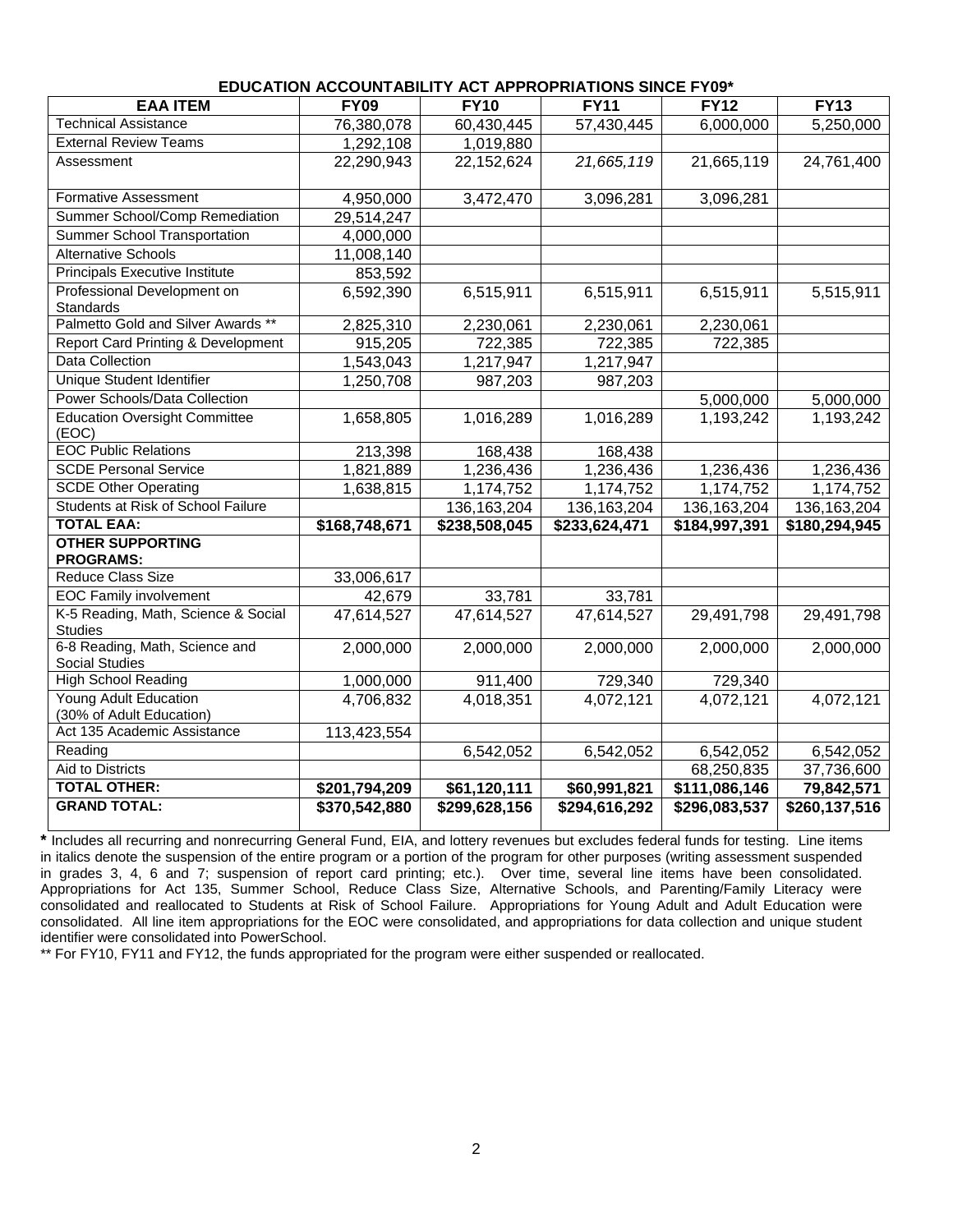Often, policymakers are asked about teacher salary and EFA base student cost funding. Below are some charts to give you a historical perspective

| <b>Fiscal Year</b> | <b>South Carolina</b> | <b>Southeast</b> | <b>Difference</b> |
|--------------------|-----------------------|------------------|-------------------|
| 2004-05            | \$42,189              | \$41,464         | \$725             |
| 2005-06            | \$43,011              | \$42,863         | \$148             |
| 2006-07            | \$44,336              | \$44,544         | (\$208)           |
| 2007-08            | \$45,758              | \$46,393         | (\$635)           |
| 2008-09            | \$47,421              | \$47,445         | (S24)             |
| 2009-10            | \$47,508              | \$47,553         | ( \$45)           |
| 2010-11            | \$47,050              | \$47,692         | (\$642)           |
| 2011-12            | \$47,050              | \$48,337         |                   |
| 2012-13            |                       | \$49,337         |                   |

#### **Actual Average Teacher Salary**

**Southeast includes Alabama, Arkansas, Florida, Georgia, Kentucky, Louisiana, Mississippi, North Carolina, Tennessee, Virginia, and West Virginia.**

**Salaries in blue are estimates.**

| <b>Fiscal Year</b> | <b>Expenditures</b> | Projected  | <b>BSC</b>                   |  |  |
|--------------------|---------------------|------------|------------------------------|--|--|
|                    |                     | <b>BSC</b> | <b>Per Appropriation Act</b> |  |  |
| 2004-05            | \$1,027,089,281     | \$2,234    | \$1,852                      |  |  |
| 2005-06            | \$1,078,998,156     | \$2,290    | \$2,290                      |  |  |
| 2006-07            | \$1,367,973,500     | \$2,367    | \$2,367                      |  |  |
| 2007-08            | \$1,426,544,209     | \$2,476    | \$2,476                      |  |  |
| 2008-09            | \$1,506,691,472     | \$2,578    | \$2,578                      |  |  |
| 2009-10*           | \$1,339,202,159     | \$2,687    | \$2,334                      |  |  |
| 2010-11 *          | \$1,088,894,001     | \$2,720    | \$1,930                      |  |  |
| 2011-12 **         | \$1,004,394,001     | \$2,790    | \$1,788                      |  |  |
| 2012-13 ***        | \$1,109,394,001     | \$2,790    | \$2,012                      |  |  |

# **Education Finance Act**

**Source: "Historical Analyses," Office of State Budget, Last Updated October 2011.**

**[<http://www.budget.sc.gov/webfiles/OSB/historical/FY\\_2011\\_Historical\\_Analys](http://www.budget.sc.gov/webfiles/OSB/historical/FY_2011_Historical_Analyses_for_webpage.pdf) [es\\_for\\_webpage.pdf>](http://www.budget.sc.gov/webfiles/OSB/historical/FY_2011_Historical_Analyses_for_webpage.pdf).**

\*Base Student Cost includes federal funds authorized through the American Recovery and Reinvestment Act (ARRA) of 2009. Without ARRA funding, base student cost is \$2,034 in FY2009-10 and \$1,630 in 2010- 11.

\*\*Base Student Cost does not include \$56,174,107 in non-recurring funds. Total funding is a base student cost of approximately \$1,880.

\*\*\* EFA expenditures for 2012-13 reflect appropriations.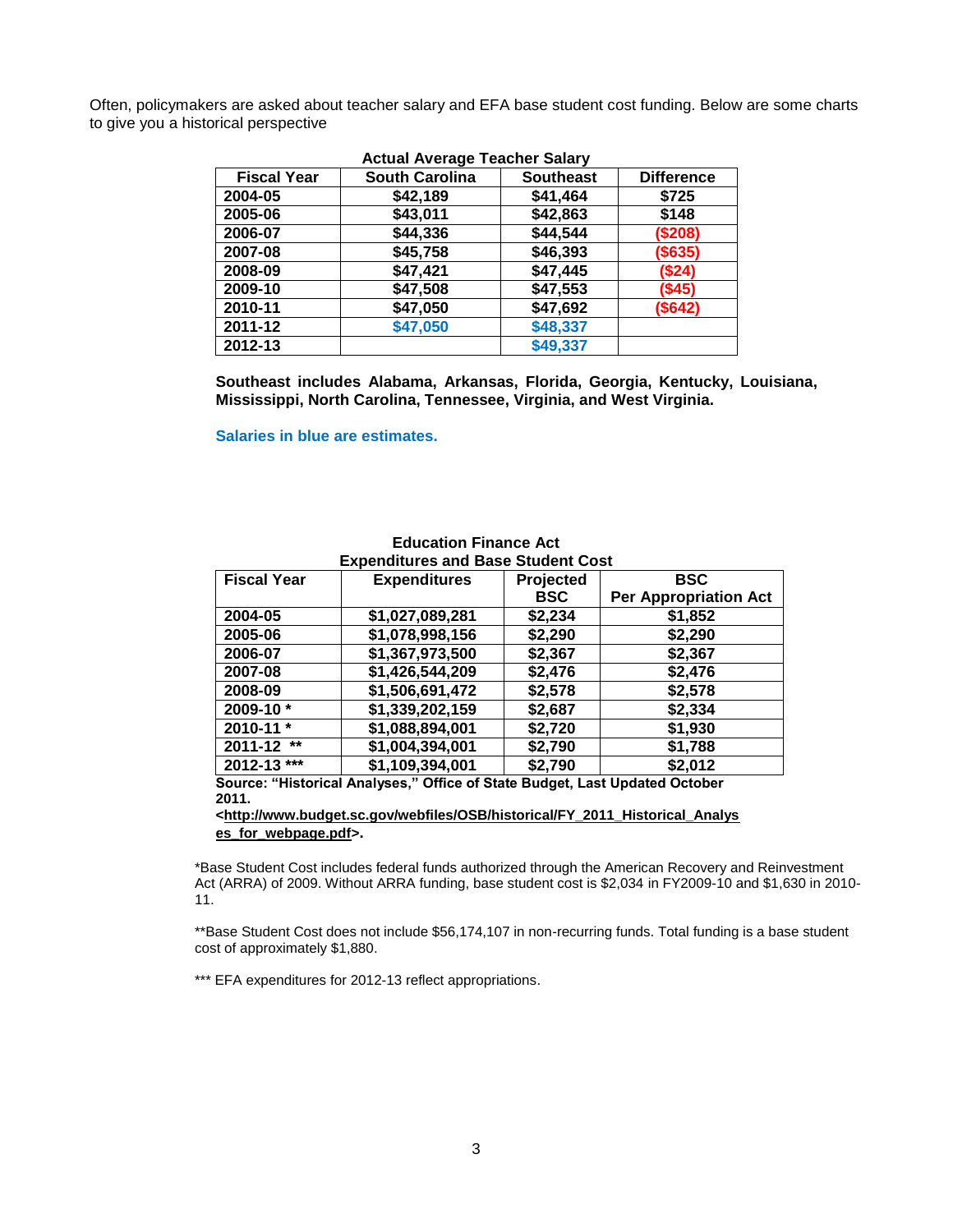# Other Legislation Impacting School Finance and Accountability

**Act 148 (H4595, R167) –** This law amends proviso 1A.54. of the current year's appropriation act, to reduce the amount of funds that must be expended for the maintenance of effort for the Individuals with Disabilities Education Act (IDEA) from \$45.5 to \$33.5 million. The reduction reflects the appropriated Education Finance Act (EFA) base student cost and the 45-day average daily membership for students with disabilities. The balance of the funds may be expended by districts for other educational purposes.

**Act 164 (H3241, R188) –** This law amends the state's charter school legislation to:

- Expand charter school options to include single-gender public charter schools and public charter schools sponsored by institutions of higher education;
- Provide that a charter school is eligible for federally sponsored, state-sponsored or district-sponsored interscholastic leagues, competitions, awards, scholarships, grants, and recognition programs for students, educators, administrators, staff, and schools to the same extent as all other public schools;
- Permit public charter school students to participate in extracurricular activities, including athletics, at their resident public school if that activity or athletic team is not offered by the public charter school they attend. A "resident public school" is the public school the student would attend if they were not enrolled in their public charter school;
- Amend the composition of the Charter School Advisory Committee to include a public charter school principal and a public charter school board member;
- Require the Charter School Advisory Committee to notify the county legislative delegation in which a proposed public charter school is to be located upon receipt of a public charter school application;
- Prohibit unlawful reprisal against an employee of a school district who is directly or indirectly involved in an application to establish a public charter school;
- Require school districts to release funds for public charter schools in a timely manner, and provides that failure to do so may result in a fine levied on the school district in an amount equivalent to the withheld funds; and
- Create the Charter School Facility Revolving Loan Program.

**Act 170 (H4690, R194) –** Known as the "Jason Flatt Act," this law requires that beginning with the 2013-14 school year, the Department of Education will require two hours of training in youth suicide awareness and prevention as a requirement for the renewal of credentials for individuals employed in a middle or high school.

**Act 203 (S149, R212) –** Known as the "Equal Access to Interscholastic Activities Act," this law gives any student enrolled in one of the Governor's Schools or taught at home the opportunity to participate in interscholastic activities at the school which correlates with the attendance boundaries for the student. The student must maintain the same responsibilities and standards of behavior and performance as any other student participating on the team or squad. These are the same privileges given to students in charter schools by Act 164.

**Act 231 (H3028, R283) –** The act increases the induction period for teachers from one to up to three-years. Districts have the flexibility at the end of each year of the three-year induction period to employ the teacher under another induction contract, to offer an annual contract, or to terminate employment.

**H4632 (R168) –** Effective July 1, 2012, the three school districts of Marion County will merge into a single school district, the Marion County School District. The existing boards of trustees will continue to serve until June 30, 2014 at which time they will be dissolved.

**H4904 (R240) –** This joint resolution allows the South Carolina Department of Education not to provide printed copies of the 2012 district and school report cards. Instead districts or schools are required to email parents a link to the report cards if the school maintains parent email addresses. The district or school must notify parents about the report cards through its newsletter or other regular communication channels. If the parent requests a printed copy of the report card, the district or school must provide a printed copy at no cost to the parent.

**H4905 (R165) –** The joint resolution allows school districts the ability to delay the issuance of teacher contracts for the 2012-13 school year from April 15 to May 15 and to negotiate salaries below the school district salary schedule for retired teachers who are not Teacher and Employee Retention Incentive (TERI) participants.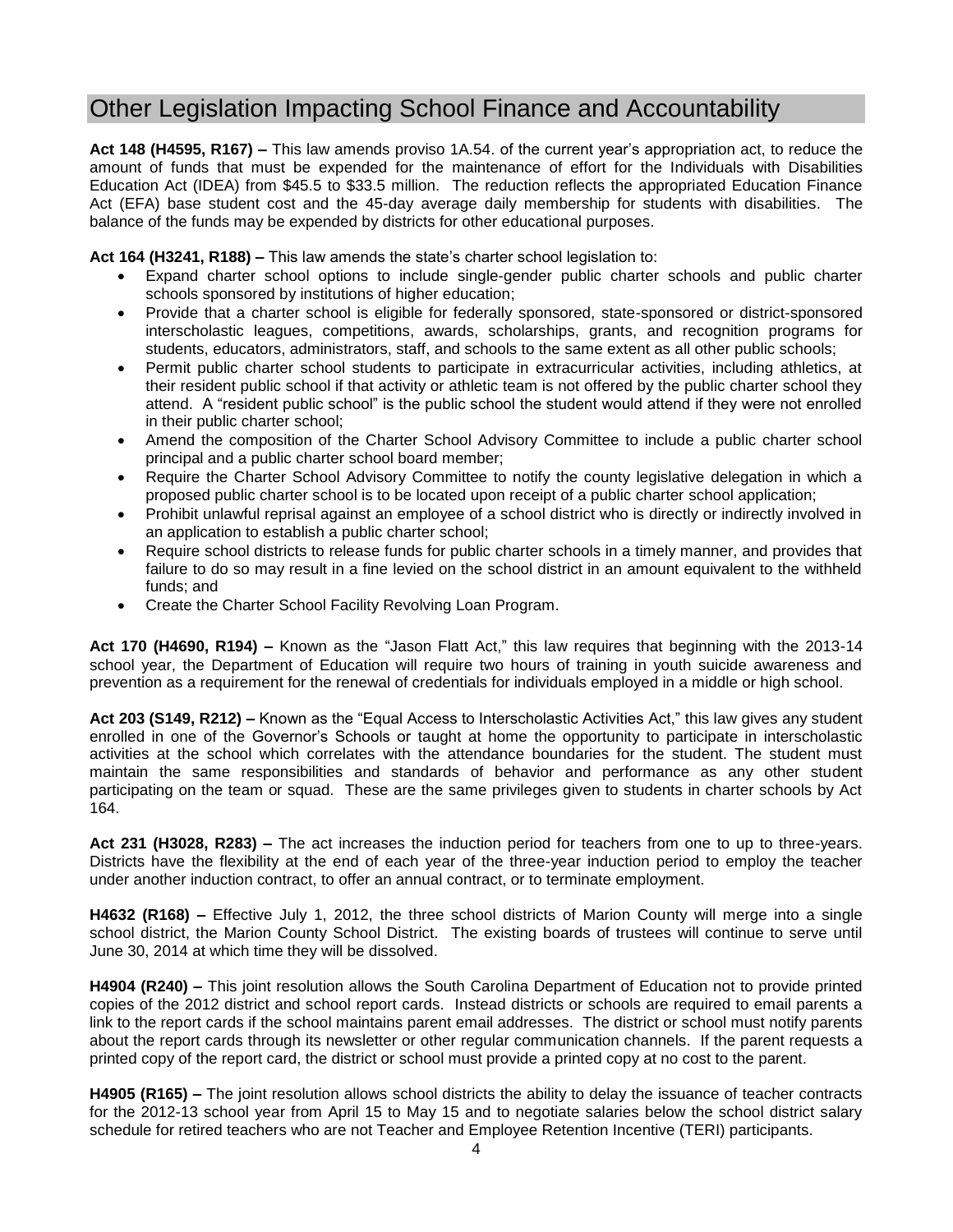#### **EOC WORK IN PROGRESS**

#### **Copies of previous work can be obtained from [www.eoc.sc.gov](http://www.eoc.sc.gov/)**

#### **Standards and Accountability:**

Cyclical Review of the Science Standards \_\_June 2012 Recommendations for modifying the 2007 South Carolina Science Academic Standards were approved by the EOC and forwarded to the State Board of Education. These recommendations were compiled under the advisement of three review teams: a national experts team of individuals from institutions of higher education both in and outside South Carolina; a parent, business and community leaders' team drawn from various geographical areas in South Carolina; and a team of educators of students with disabilities and students with limited English proficiency, also from various geographical areas in South Carolina.

#### *Family Friendly Standards* August 2012

The publication that describes the standards in terms that parents can easily understand have been updated for school year 2012-13 and reflect the recently adopted social studies standards.

#### Cyclical Review of Accountability System August 2012 – June 2013

The EOC will work with the State Board and a broad-passed group of stakeholders to review the accountability system and make recommendations to accelerate improvement in student and school performance while looking at alternative and innovative ways to transform assessment and delivery of public education to increase student achievement.

#### **Evaluation:**

Annual Review of EIA-Funded Programs and Initiative Fall of 2012 EOC will make recommendations for Fiscal Year 2013-14 to Governor and General Assembly.

#### Reading **December 2012**

The EOC will consider the recommendations of the South Carolina Reading Achievement Systemic Initiative along with input from others and determine priorities in policies and programs to improve reading achievement.

Annual Evaluation of SC Teacher Loan Program April 2013 The EOC will report on the progress, challenges, and impact of the SC Teacher Loan Program on recruiting teachers into the teaching profession.

Efficiency Review June 2013 Per a proviso in the budget, the EOC will contract with an independent entity or entities to perform a review of the non-instructional expenditures of at least three school districts to identify opportunities to improve operational efficiencies and reduce costs. The initial results will be provided to the General Assembly.

#### **Public Reporting and Engagement:**

#### Public Awareness Campaign **August 2012 August 2012**

The campaign will focus on raising awareness of the public of the need for post-secondary education and on improving reading/literacy in the state. A statewide media campaign using Ad Council advertisements and a high school student contest aimed at instructional technology will begin in the fall of 2012. In addition the EOC will provide information to educators on ways to improve reading/literacy achievement and to engage communities in improving literacy.

#### *Where Are We Now Report* February 2013

In September of 2009 the EOC adopted a 2020 Vision Statement for South Carolina. Annually, the EOC documents progress of the state toward obtaining the Vision.

#### Annual Report of Parent Survey April 2013

The EOC will report on the results of the 2012 administration of the annual Parent Survey.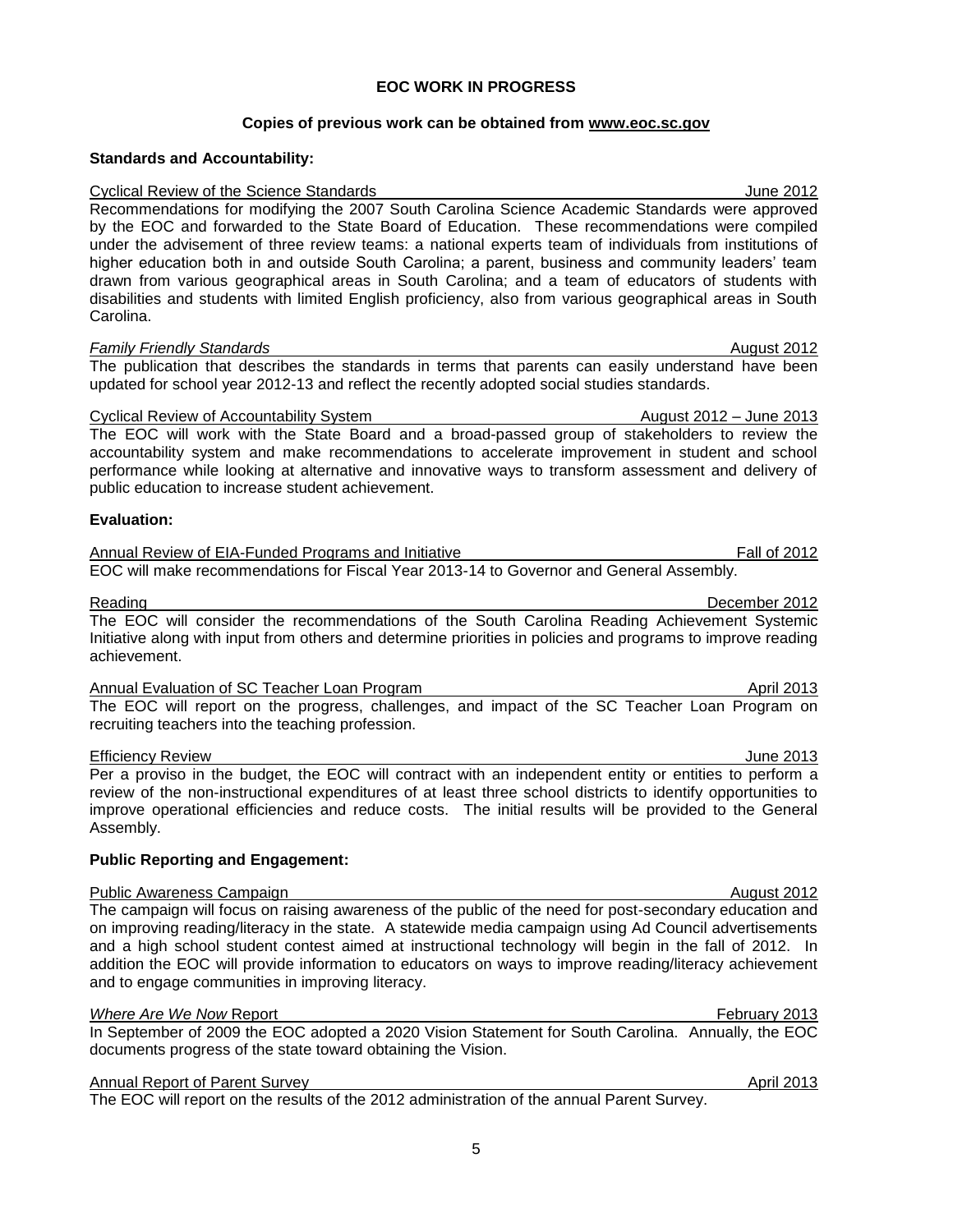# **2011 Annual District and School Ratings**

**Districts:** Between 2010 and 2011, 26 school districts improved their absolute rating while 9 districts had declines in their absolute ratings. The number of At-Risk districts increased from 6 to 9.

| Number and %           |            |            |             |  |  |  |
|------------------------|------------|------------|-------------|--|--|--|
| <b>Absolute Rating</b> | 2009       | 2010       | 2011        |  |  |  |
| <b>Excellent</b>       | $1(1.2\%)$ | $6(7.0\%)$ | 11 (12.8%)  |  |  |  |
| Good                   | O          | 12 (14.0)  | 22 (25.6%)  |  |  |  |
| Average                | 24 (28.2%) | 48 (55.9%) | 35 (40.7%)  |  |  |  |
| <b>Below Average</b>   | 39 (45.9%) | 14 (16.3%) | $9(10.5\%)$ |  |  |  |
| <b>At-Risk</b>         | 21 (24.7%) | $6(7.0\%)$ | 9(10.5%)    |  |  |  |

# **ABSOLUTE Ratings for School Districts**

**Schools:** Between 2010 and 2011 226 or 19% of all public schools improved their absolute rating while 74 or 6% had declines.

**"Consistently Excellent" – 160 school report cards had an absolute rating of Excellent for the past three years.**

**"Consistently Improving" – 32 school report cards improved the absolute rating from 2009 to 2010 and again from 2010 to 2011**

**"Persistently Underperforming" – 37 school report cards had an absolute rating of At-Risk all three years.**

| 2011 Absolute<br>Rating | <b>Schools</b><br>(% of Schools) | <b>Students</b><br>(% Enrolled<br>by Schools<br>by Rating) | Average<br><b>Poverty Index</b> |
|-------------------------|----------------------------------|------------------------------------------------------------|---------------------------------|
| <b>Excellent</b>        | 242 (21%)                        | 25.2%                                                      | 50.6%                           |
| Good                    | 209 (18%)                        | 21.1%                                                      | 64.7%                           |
| Average                 | 509 (44%)                        | 41.4%                                                      | 79.4%                           |
| <b>Below Average</b>    | 137 (12%)                        | 8.6%                                                       | 91.9%                           |
| At-Risk                 | 69 (6%)                          | 3.8%                                                       | 94.8%                           |

This table does not include ratings for career and technology centers.

### **Graduation Rates South Carolina On-Time Graduation Rate**

| צי | IJ  | 11 |
|----|-----|----|
|    | , 1 |    |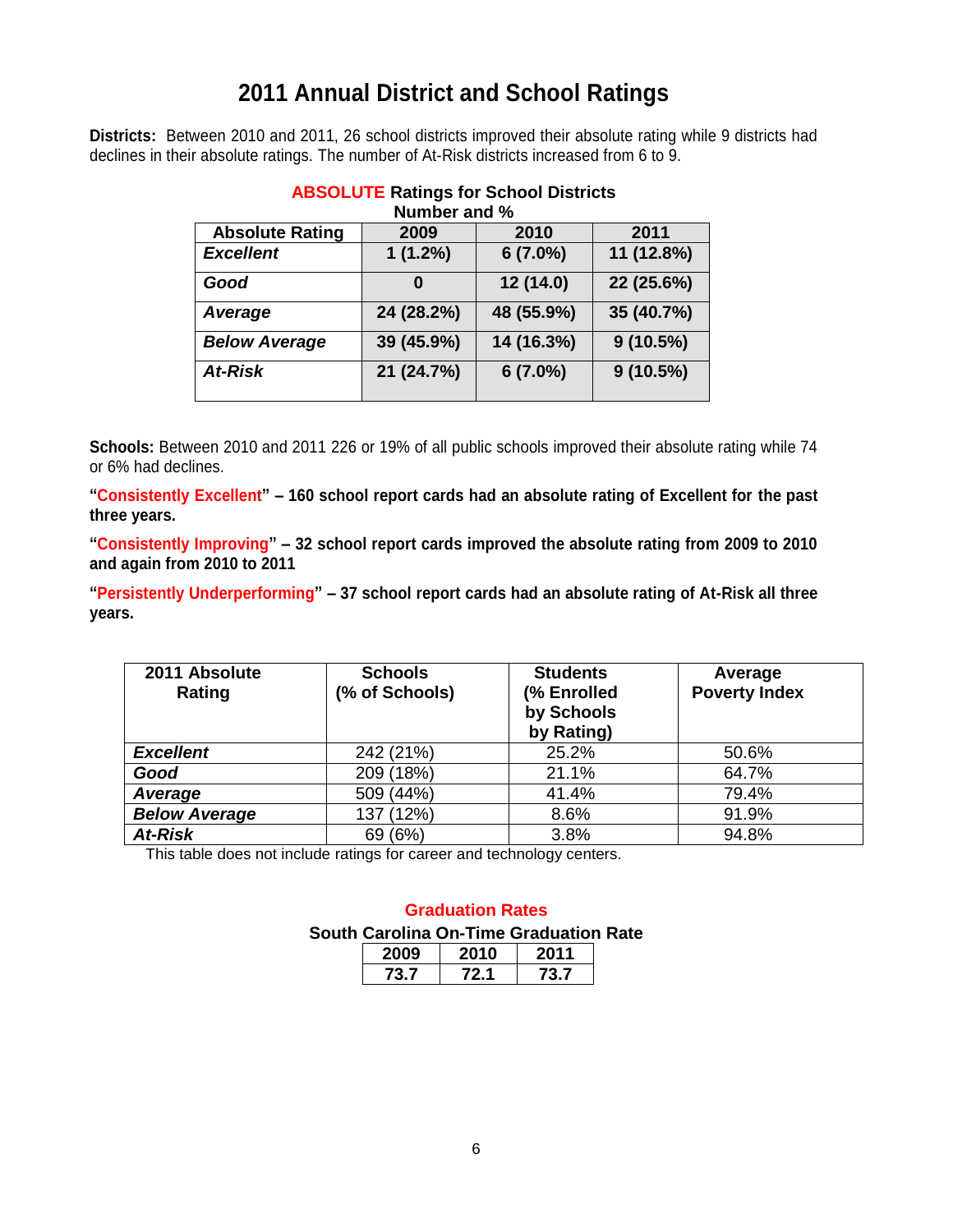# Preparing for the Future Today

### *EOC's 2020 VISION*

By 2020 all students will graduate with the knowledge and skills necessary to compete successfully in the global economy, participate in a democratic society and contribute positively as members of families and communities.

#### Reading Proficiency:

95% of students scoring on grade level at grades 3 and 8 and scoring Basic and above on NAEP at grades 4 and 8, eliminating the achievement gaps.

#### High School Graduation

88.3% of students will graduate on-time (NGA/USED) and 95 % of young people 21 and over will earn a diploma, GED or SBE-approved occupational certificate for students with severe disabilities. Achievement gaps will be eliminated.

#### Preparedness for Post-High School Success

85% of graduates will perform at levels for admission to postsecondary education and/or be employed. A measure of workforce readiness will be developed. Achievement gaps will be eliminated

#### Schools At Risk

There will be no school in this category.

## **2020 Vision Benchmarks**

#### **Green denotes achievement in 2011 that met the benchmarks for 2011.**

| <b>Target</b>            | 2009 Actual<br><b>Performance</b> | 2010 Actual<br><b>Performance</b> | 2011 Actual<br><b>Performance</b> | 2011 | 2014 | 2017 | Vision<br>2020 |
|--------------------------|-----------------------------------|-----------------------------------|-----------------------------------|------|------|------|----------------|
| PASS, Reading, grade 3   | 78                                | 80.7                              | 80.0                              | 81   | 85.5 | 90   | 95             |
| Target: African American | 67.1                              | 70.9                              | 68.4                              | 72.1 | 79.6 | 87.1 | 95             |
| Hispanic                 | 67.8                              | 74.5                              | 73.6                              | 72.1 | 79.6 | 87.1 | 95             |
| White                    | 86.5                              | 87.9                              | 87.9                              | 87.9 | 90.3 | 92.7 | 95             |
| Non-Subsidized           | 89.8                              | 91.1                              | 91.0                              | 90.8 | 92.3 | 93.8 | 95             |
| Subsidized Meals         | 69                                | 73.6                              | 72.4                              | 73.6 | 80.6 | 87.6 | 95             |
| With disabilities        | 48.4                              | 50.2                              | 45.9                              | 56.8 | 69.5 | 82.2 | 95             |
| Without disabilities     | 81.8                              | 85.4                              | 85.1                              | 84.2 | 87.8 | 91   | 95             |
| PASS, Reading, grade 8   | 67.5                              | 63.7                              | 67.8                              | 73.5 | 80.7 | 87.9 | 95             |
| Target: African American | 53.8                              | 47.2                              | 51.9                              | 61.2 | 72.3 | 83.4 | 95             |
| Hispanic                 | 60.6                              | 58.1                              | 64.8                              | 66.8 | 76.1 | 85.4 | 95             |
| White                    | 79                                | 74.5                              | 77.8                              | 81.8 | 86.2 | 90.4 | 95             |
| Non-Subsidized           | 81.9                              | 78.6                              | 81.8                              | 84.3 | 87.9 | 91.5 | 95             |
| Subsidized Meals         | 56.7                              | 50.7                              | 55.5                              | 63.7 | 74.2 | 84.7 | 95             |
| With disabilities        | 25.3                              | 19.9                              | 22.8                              | 37.9 | 56.8 | 75.7 | 95             |
| Without disabilities     | 74.8                              | 69.7                              | 73.7                              | 78.4 | 83.8 | 89.2 | 95             |